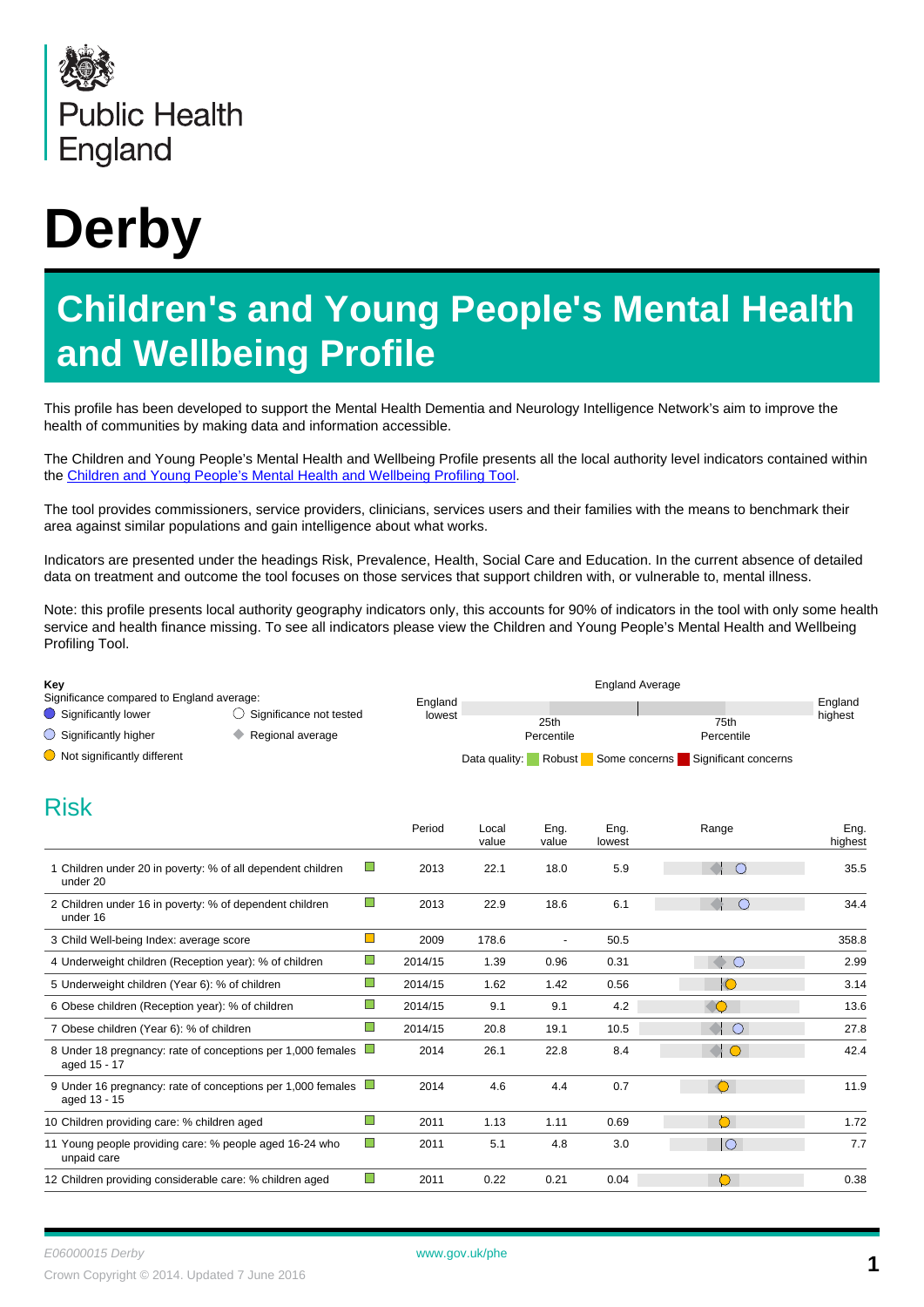#### Derby

| <b>Risk continued</b>                                                                                                                                  |                             | Period  | Local<br>value | Ena.<br>value | Eng.<br>lowest | Range                    | Ena.<br>highest |
|--------------------------------------------------------------------------------------------------------------------------------------------------------|-----------------------------|---------|----------------|---------------|----------------|--------------------------|-----------------|
| 13 Young people providing considerable care: % people aged<br>16-24 who provide 20 hours + of unpaid care per week                                     |                             | 2011    | 1.6            | 1.3           | 0.5            |                          | 2.7             |
| 14 Traveller children: % school children who are Gypsy/Roma                                                                                            | <b>COL</b>                  | 2015/16 | 1.98           | 0.30          | 0.00           | $\left(\right)$          | 1.98            |
| 15 Unaccompanied Asylum Seeking Children looked after:<br>count                                                                                        | $\Box$                      | 2015    | $-$ *          | 2030          | $\mathbf 0$    |                          | 410             |
| 16 Family homelessness: rate per 1,000 households                                                                                                      | $\Box$                      | 2014/15 | 2.3            | 1.8           | 0.2            | IO                       | 8.9             |
| 17 Lone parents households: % of households that have lone<br>parents with dependent children                                                          | $\Box$                      | 2011    | 8.2            | 7.1           | 4.4            | $\bigcap$                | 14.4            |
| 18 Families out of work: % of households with dependent<br>children where no adult is in employment                                                    | $\mathcal{L}_{\mathcal{A}}$ | 2011    | 5.1            | 4.2           | 1.6            | II O                     | 10.4            |
| 19 Families with health problems: % of households with<br>dependent children where at least one person has a long<br>term health problem or disability | $\Box$                      | 2011    | 5.22           | 4.62          | 2.59           | ∩                        | 7.48            |
| 20 Domestic Abuse: incident rate per 1,000 population                                                                                                  | $\Box$                      | 2012/13 | 21.9           | 18.8          | 5.6            | $\overline{\phantom{a}}$ | 30.2            |
| 21 Parents in drug treatment: rate per 100,000 children 0 - 15                                                                                         | $\Box$                      | 2011/12 | 112.4          | 110.4         | 0.0            |                          | 400.0           |
| 22 Parents in alcohol treatment: rate per 100,000 children 0 -<br>15                                                                                   | $\Box$                      | 2011/12 | 276.1          | 147.2         | 34.9           | $\left( \right)$         | 452.8           |
| 23 Relationship breakup: % of adults whose current marital<br>status is separated or divorced                                                          | $\Box$                      | 2011    | 11.6           | 11.6          | 7.7            |                          | 16.3            |

## **Prevalence**

|                                                                                                          |                | Period | Local<br>value   | Eng.<br>value            | Eng.<br>lowest | Range                  | Eng.<br>highest |
|----------------------------------------------------------------------------------------------------------|----------------|--------|------------------|--------------------------|----------------|------------------------|-----------------|
| 24 Estimated prevalence of any mental health disorder: %<br>population aged 5-16                         |                | 2014   | $9.8^{\wedge}$   | 9.3                      | 7.1            | $\bullet$ O            | 11.0            |
| 25 Estimated prevalence of emotional disorders: % population<br>aged 5-16                                |                | 2014   | 3.8 <sub>0</sub> | 3.6                      | 2.8            | $\bullet$ $\circ$      | 4.3             |
| 26 Estimated prevalence of conduct disorders: % population<br>aged 5-16                                  | $\Box$         | 2014   | $6.1^{\circ}$    | 5.6                      | 4.0            | $\mathsf{P}\mathsf{C}$ | 6.9             |
| 27 Estimated prevalence of hyperkinetic disorders: %<br>population aged 5-16                             | $\mathbb{R}^n$ | 2014   | $1.7^$           | 1.5                      | 1.1            | b.<br>$\bigcirc$       | 1.9             |
| 28 Prevalence of potential eating disorders among young<br>people: Estimated number of 16 - 24 year olds |                | 2013   | 4321 ^           | $\overline{\phantom{a}}$ | 502            |                        | 21872           |
| 29 Prevalence of ADHD among young people: Estimated<br>number of 16 - 24 year olds                       |                | 2013   | 4604 ^           | $\overline{\phantom{a}}$ | 570            |                        | 23057           |
| 30 Children who require Tier 3 CAMHS: estimated number of<br>children                                    |                | 2012   | 1065             |                          | 145            |                        | 6000            |
| 31 Children who require Tier 4 CAMHS: estimated number of<br>children                                    |                | 2012   | 45               |                          | 245            |                        | 10              |

## **Health**

|                                                                                                          |               | Period               | Local<br>value | Eng.<br>value | Eng.<br>lowest | Range | Eng.<br>highest |
|----------------------------------------------------------------------------------------------------------|---------------|----------------------|----------------|---------------|----------------|-------|-----------------|
| 32 Child admissions for mental health: rate per 100,000 aged<br>$0 - 17$ years                           |               | 2014/15              | 72.0           | 87.4          | 28.5           |       | 226.5           |
| 33 Young people hospital admissions for self-harm: rate per<br>100,000 aged 10 - 24                      |               | $2010/11 -$<br>12/13 | 527.1          | 352.3         | 97.9           |       | 917.8           |
| 34 Child hospital admissions due to alcohol specific<br>conditions: rate per 100,000 aged under 18       |               | $2010/11 -$<br>12/13 | 43.9           | 42.7          | 14.6           |       | 113.5           |
| 35 Young people hospital admissions due to substance<br>misuse: rate per 100,000 aged 15 - 24            |               | $2012/13 -$<br>14/15 | 103.5          | 88.8          | 24.7           |       | 278.2           |
| 36 Child hospital admissions for unintentional and deliberate<br>injuries: rate per 10,000 children 0-14 | $\mathcal{L}$ | 2014/15              | 68.2           | 109.6         | 61.3           |       | 199.7           |

Note: \* - Disclosure control applied, ^ - Value estimated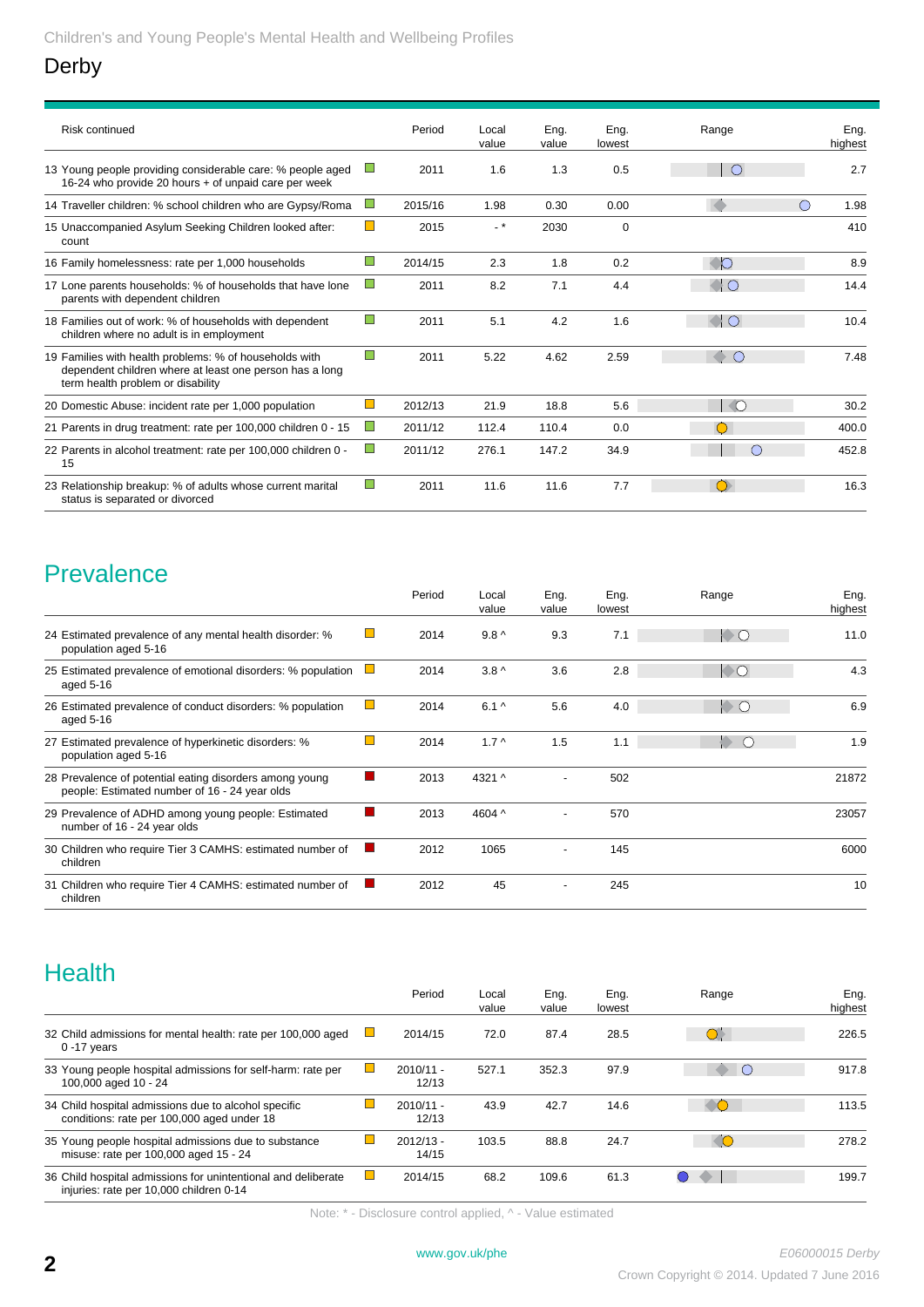Derby

| Health continued                                                                                                     | Period  | Local<br>value | Eng.<br>value | Eng.<br>lowest | Range | Eng.<br>highest |
|----------------------------------------------------------------------------------------------------------------------|---------|----------------|---------------|----------------|-------|-----------------|
| 37 Young people hospital admissions for unintentional and<br>deliberate injuries: rate per 10,000 young people 15-24 | 2014/15 | 138.0          | 131.7         | 67.1           |       | 287.1           |

## Social Care

|                                                                                                                                          |                | Period  | Local<br>value | Eng.<br>value | Eng.<br>lowest | Range                      | Eng.<br>highest |
|------------------------------------------------------------------------------------------------------------------------------------------|----------------|---------|----------------|---------------|----------------|----------------------------|-----------------|
| 38 Children in need: Rate of children in need during the year,<br>per 10,000 aged                                                        | $\Box$         | 2014/15 | 769            | 674           | 291            | $\bullet$ 10               | 1501            |
| 39 New cases of children in need: Rate of new cases<br>identified during the year, per 10,000 aged                                       | $\blacksquare$ | 2014/15 | 385            | 348           | 135            | $\circ$ 0                  | 1161            |
| 40 Children in need due to abuse, neglect or family<br>dysfunction: % of children in need                                                | $\Box$         | 2015    | 75.2           | 67.3          | 21.4           | $\bigcirc$ O               | 90.7            |
| 41 Children in need for more than 2 years: % of children in<br>need                                                                      | $\Box$         | 2015    | 25.7           | 31.3          | 1.6            | $\bigcirc$                 | 54.7            |
| 42 Children in need referrals: Rate of children in need referrals<br>during the year, per 10,000 aged                                    | $\mathbb{Z}^2$ | 2014/15 | 549            | 548           | 226            | $\bigcirc$                 | 1863            |
| 43 Assessment of children in need referrals: % of referrals<br>with a completed initial assessment                                       | $\Box$         | 2013/14 | 45.5           | 46.9          | 0.4            | $\circ$                    | 97.6            |
| 44 Looked after children: Rate per 10,000                                                                                                | $\Box$         | 2014/15 | 80.5           | 60.0          | 20.3           | $\circ$                    | 157.9           |
| 45 Looked after children in foster placements: % of looked<br>after children                                                             | $\Box$         | 2015    | 74.0           | 74.8          | 59.4           |                            | 87.2            |
| 46 Looked after children in secure units, children's homes and<br>hostels: % of looked after children                                    | $\Box$         | 2015    | 10.0           | 9.4           | 0.0            | $\circ$                    | 31.3            |
| 47 Health assessments for looked after children: % who had<br>an annual assessment                                                       | $\blacksquare$ | 2014    | 79.4           | 88.4          | 51.4           | $\bullet$ . $\blacksquare$ | 100             |
| 48 Development assessments for young looked after children:<br>% aged                                                                    | $\Box$         | 2014    | 58.3           | 86.8          | 16.7           | $\bigcirc$                 | 100             |
| 49 Emotional well-being of looked after children: average<br>score                                                                       | $\Box$         | 2014/15 | 16.0           | 13.9          | 8.7            | $\circ$                    | 18.0            |
| 50 Emotional and behavioural health assessment of looked<br>after children: % eligible children assessed                                 | $\Box$         | 2014    | 66.0           | 68.0          | 0.0            | $\bigcirc$                 | 100             |
| 51 Child protection cases: Rate of children who were the<br>subject of a child protection plan at the end of the year (31)<br>March)     | $\Box$         | 2014/15 | 53.8           | 42.9          | 8.7            | $\sqrt{2}$                 | 123.2           |
| 52 New child protection cases: Rate of children who became<br>the subject of a child protection plan during the year, per<br>10,000 aged | $\blacksquare$ | 2014/15 | 74.7           | 53.7          | 14.9           | $\bullet$                  | 157.9           |
| 53 Repeat child protection cases: % of children who became<br>subject of a child protection plan for a second or<br>subsequent time      | $\Box$         | 2015    | 11.0           | 16.6          | 2.7            | $\bullet$ $\bullet$        | 43.8            |
| 54 Review of child protection cases: % of children under child<br>protection who were reviewed within the required<br>timescales         | $\Box$         | 2015    | 91.4           | 94.2          | 50.6           | $\bullet$                  | 100             |
| 55 Children leaving care: Rate per 10,000                                                                                                | $\Box$         | 2014/15 | 30.0           | 26.8          | 10.9           | $\bigcap$                  | 64.2            |
| 56 First time entrants to the youth justice system: rate per<br>100,000 aged 10 - 17                                                     | $\Box$         | 2014    | 536            | 409           | 133            | ЮO                         | 809             |
| 57 Spend (£000s) on Local Authority children and young<br>people's services (excluding education): rate per 10,000<br>$0 - 17$           | $\Box$         | 2014/15 | 8743           | 7812          | 4636           | $\bigcirc$                 | 18255           |
| 58 Spend (£000s) on Sure Start Children's Centres and early<br>years: rate per 10,000 0-17                                               | $\blacksquare$ | 2014/15 | 603            | 816           | $\pmb{0}$      | $\bigcirc$                 | 3380            |
| 59 Spend (£000s) on Children looked after: rate per 10,000<br>$0 - 17$                                                                   | $\Box$         | 2014/15 | 4466           | 3251          | 1536           | I O                        | 6978            |
| 60 Spend (£000s) on Safeguarding children and young<br>people's services: rate per 10,000 0-17                                           | $\blacksquare$ | 2014/15 | 1921           | 1831          | 456            | $\bullet$                  | 4929            |
| 61 Spend (£000s) on Youth justice: rate per 10,000 0-17                                                                                  | $\mathbb{R}^n$ | 2014/15 | 340            | 262           | 46             | $\bigcirc$                 | 1186            |